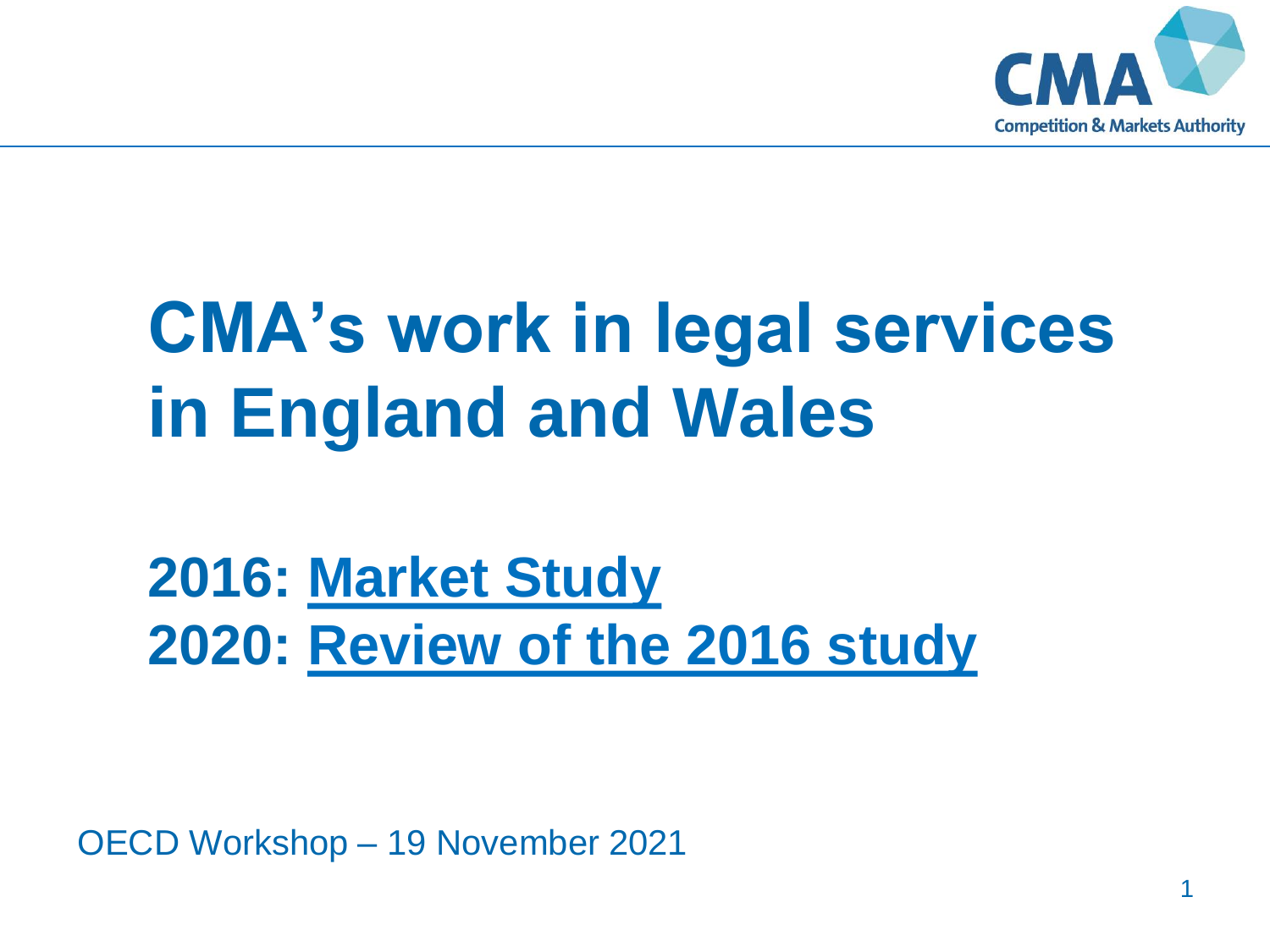## **2016 Market Study (MS)**



- **We launched a market study in January 2016 because of concerns raised by stakeholders about**
	- Perceptions of 'unmet' legal needs and concerns around affordability
	- Concerns about service standards
	- Concerns about the impact of regulations on competition
	- Concerns about the effectiveness of redress mechanisms
- **Scope for market study was broad: 'legal services' including regulated and unregulated services**
	- Market study excluded criminal legal services
	- Focussed on individual consumers and small businesses (in particular businesses up to 10 employees)
	- Geographic scope: England and Wales 2014 2015 2016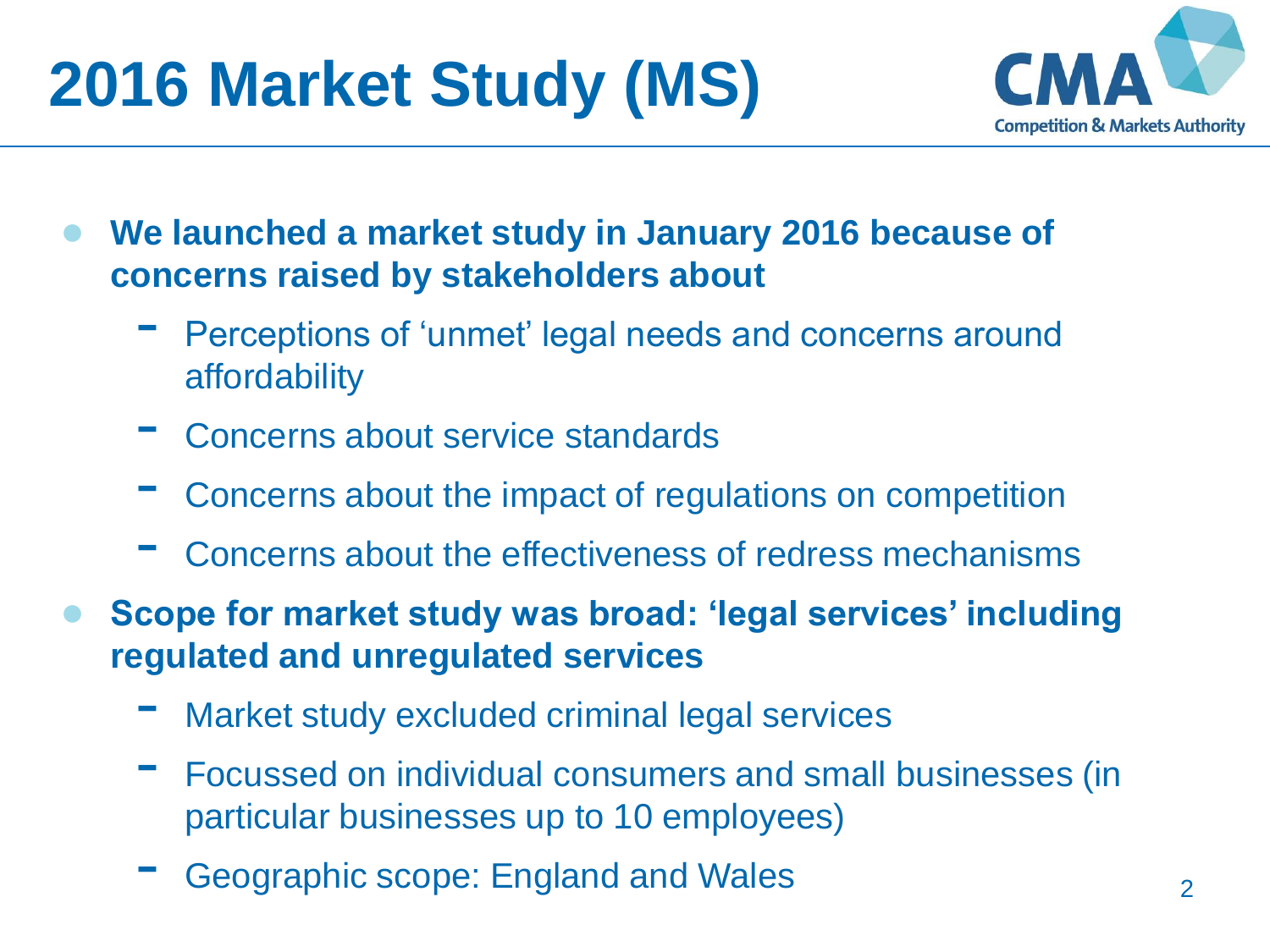### **Issues examined in MS**



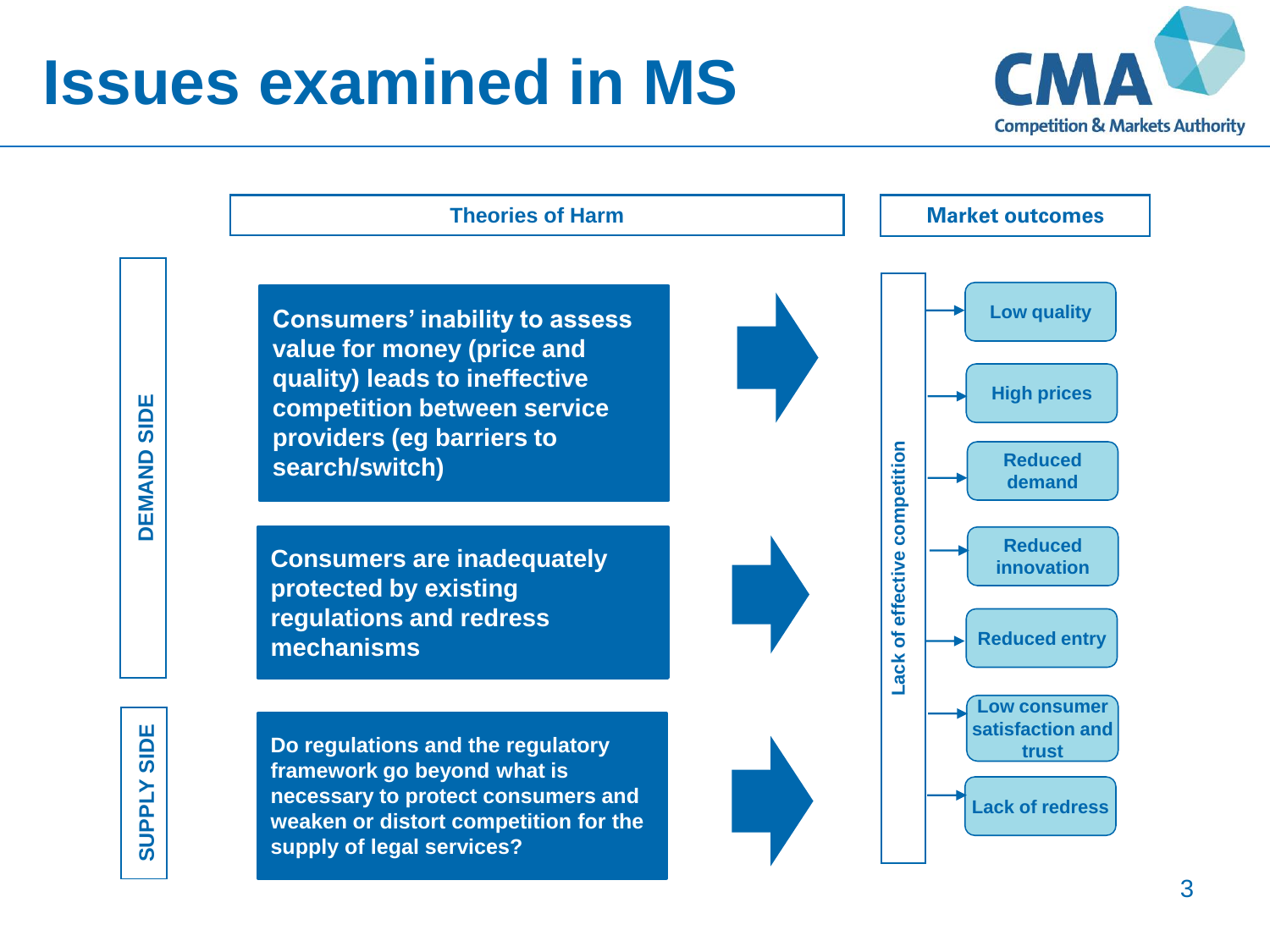# **MS findings: Competition**



- **Lack of transparent information (price, quality, service) limited consumers' ability to drive effective competition**
	- May lead to consumers believing they cannot afford legal advice and resorting to doing nothing or resolving issues themselves.
	- High level of price dispersion: consumers were likely to be paying more than needed.
	- Lack of shopping around: difficult for new providers to attract consumers and gain market share.
	- Innovation in the sector was limited.
- **Need for better information to help consumers identify if they have a legal need, and what options are available**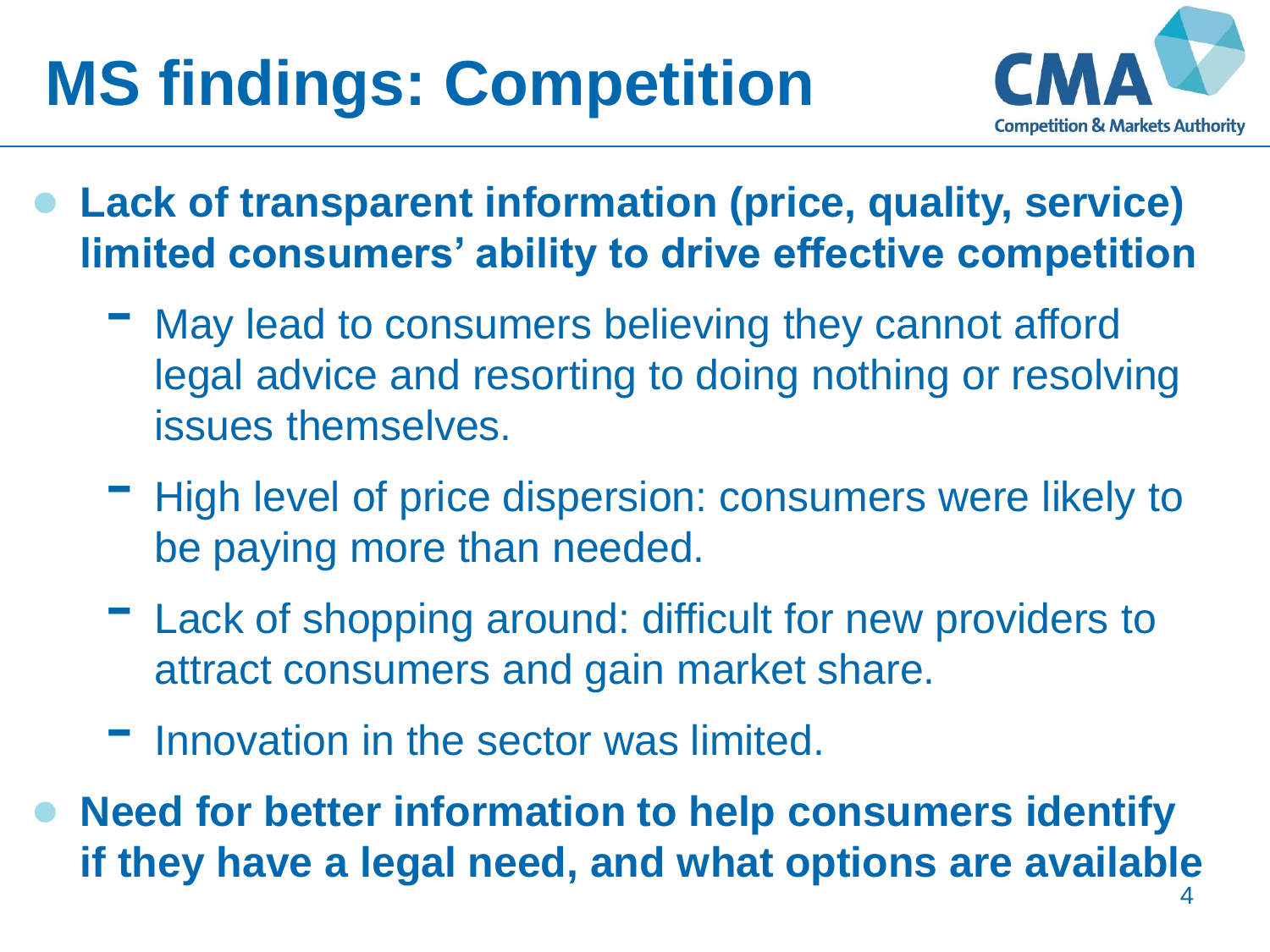### **MS findings: Consumer protection**



● Lack of evidence on the unauthorised sector, but limited evidence available did not suggest unauthorised providers raise greater quality concerns than authorised providers.

● However, concerns that customers of unauthorised providers do not benefit from the redress mechanisms enjoyed by customers of authorised providers.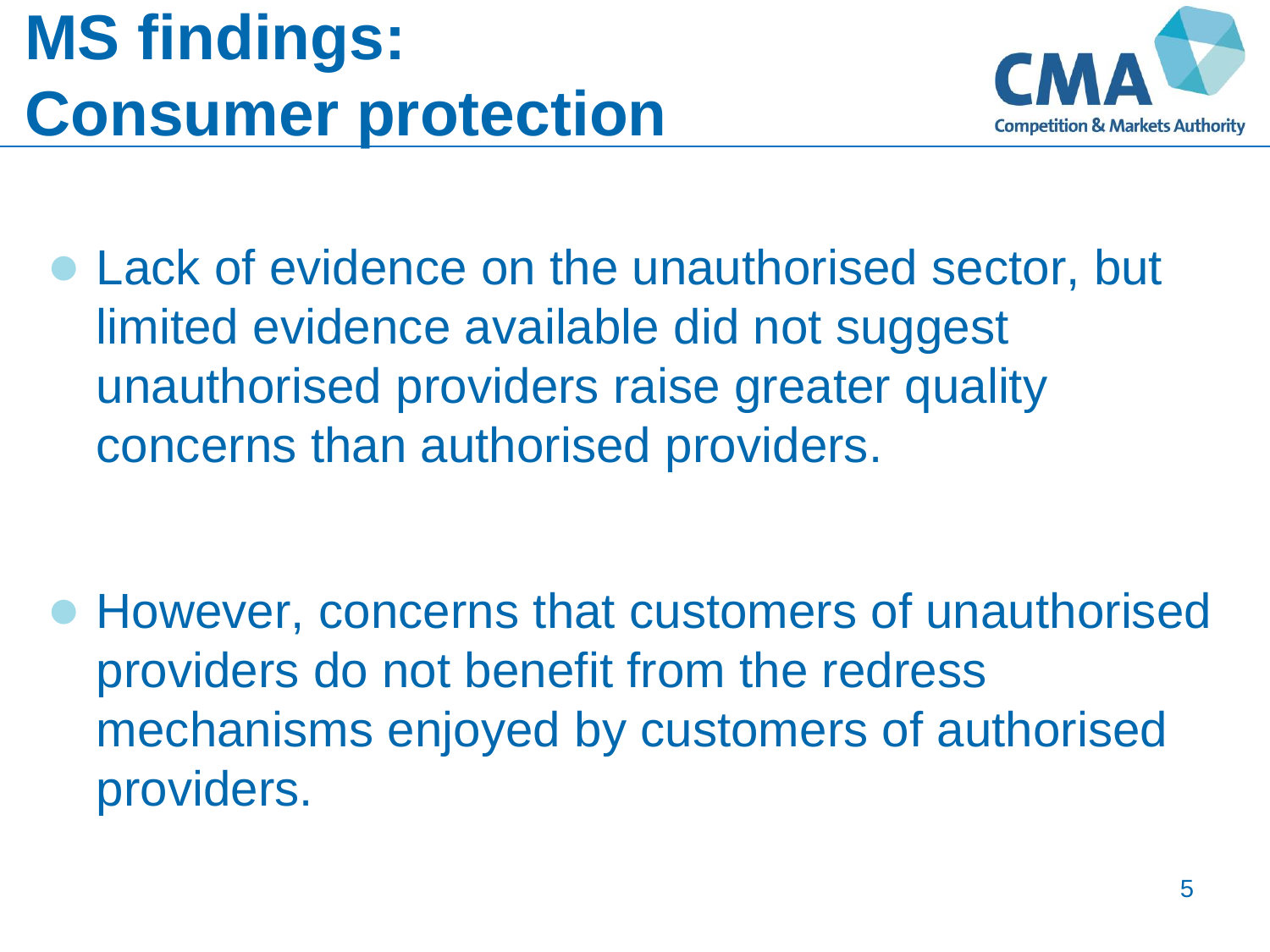## **MS findings: Regulation**



**Existing regulatory framework was not a major barrier to competition at the time BUT:** 

- the current regulatory structure cannot prioritise and implement proportionate, risk-based regulation that can respond effectively to changes over time. In the long run, it may therefore not be sustainable.
- **Multiplicity of regulatory bodies did not have a significant impact on market outcomes at the time but a reduction in number may be appropriate in the future.**
- **Ensuring full independence of the regulator from the providers it regulates is a key principle.**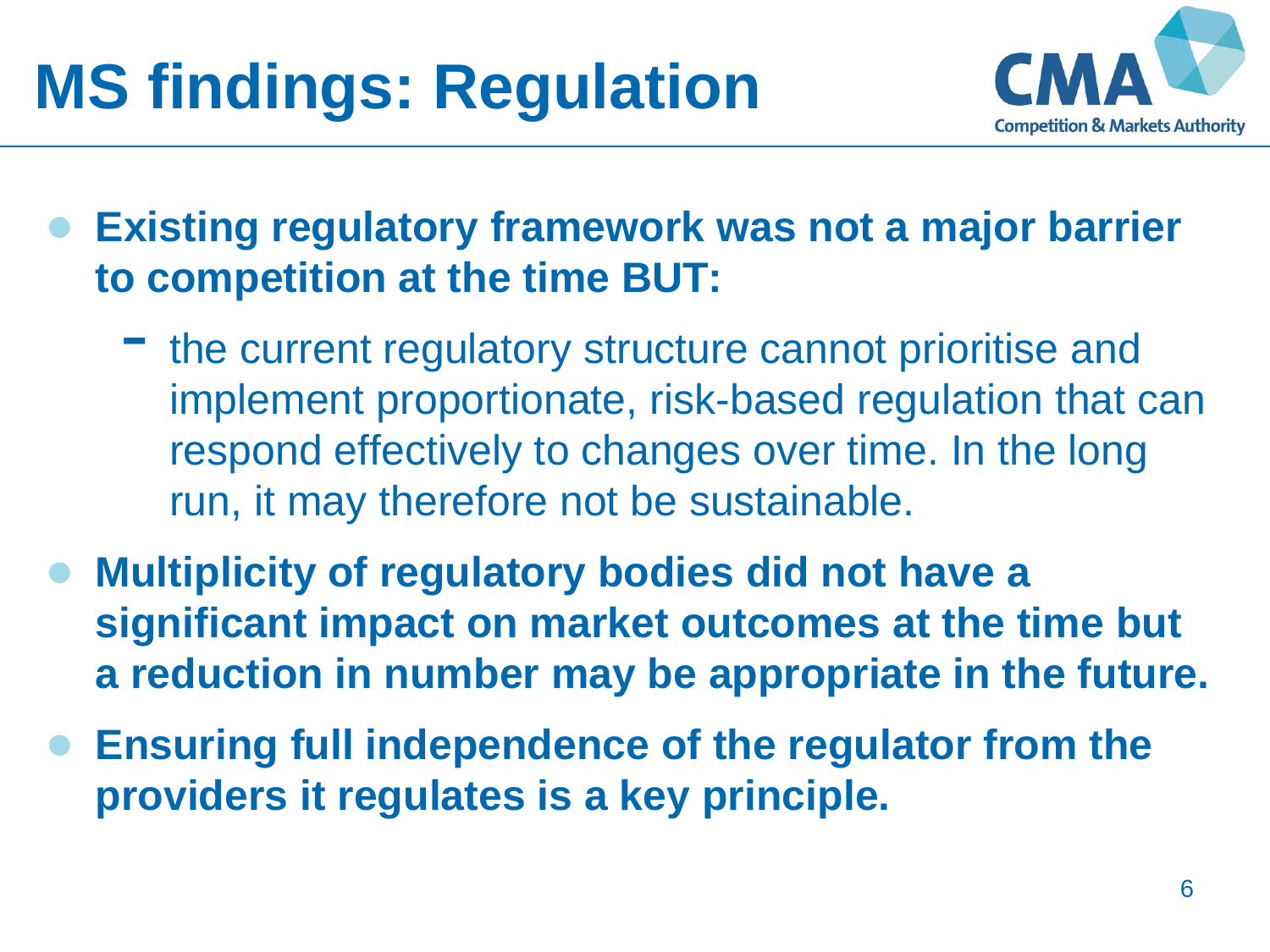

**information** 



**Package of recommendations, anticipated to have a complementary and cumulative effect over time**



7 ● **Commitment to review the implementation and impact of these recommendations several years later**

data

quality signals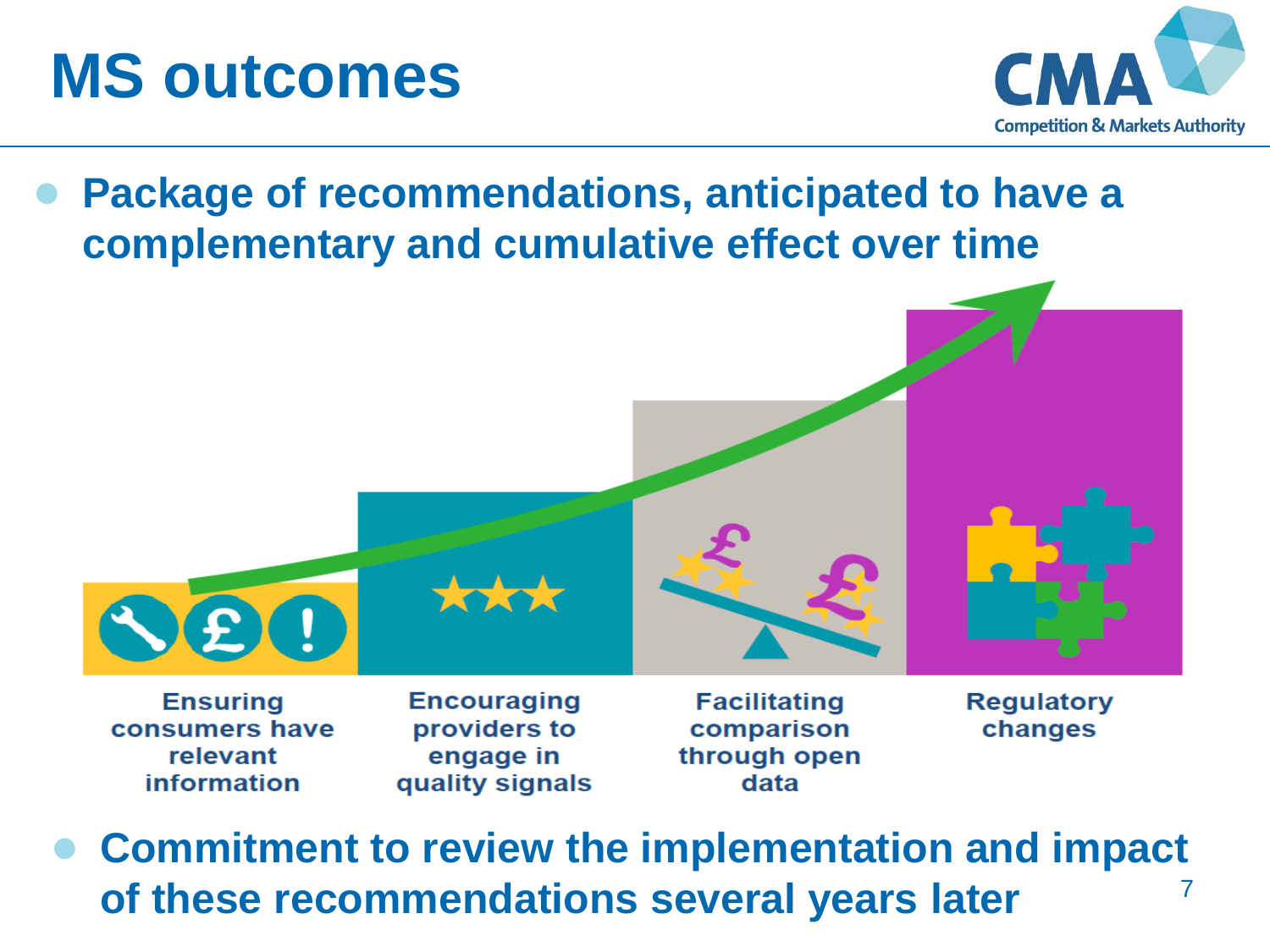### **3-month Review, ending Dec 2020: Key findings Competition & Markets Authority**

#### **Significant positive change:**

- All of the regulatory bodies had taken steps to introduce minimum levels of price and service transparency, mostly by way of new regulatory requirements.
- Leading to a substantial increase in the availability of such information.
	- Eg the proportion of providers displaying price information online increased from 11% (2017) to 73% (2020) (LSB pricing research).

#### **But also still more to do:**

- The impact on competition had so far appeared limited:
	- Consumer Panel tracker survey showed little change in shopping around;
	- LSB research found no evidence yet of a significant change in the level of price dispersion.
- With the new requirements having been implemented only from late 2018 onwards (and mainly in 2019), we expected the current measures to have greater impact over time.
- However to ensure the success of the transparency measures, we concluded <sub>8</sub> that the LSB and regulatory bodies needed to build on these reforms.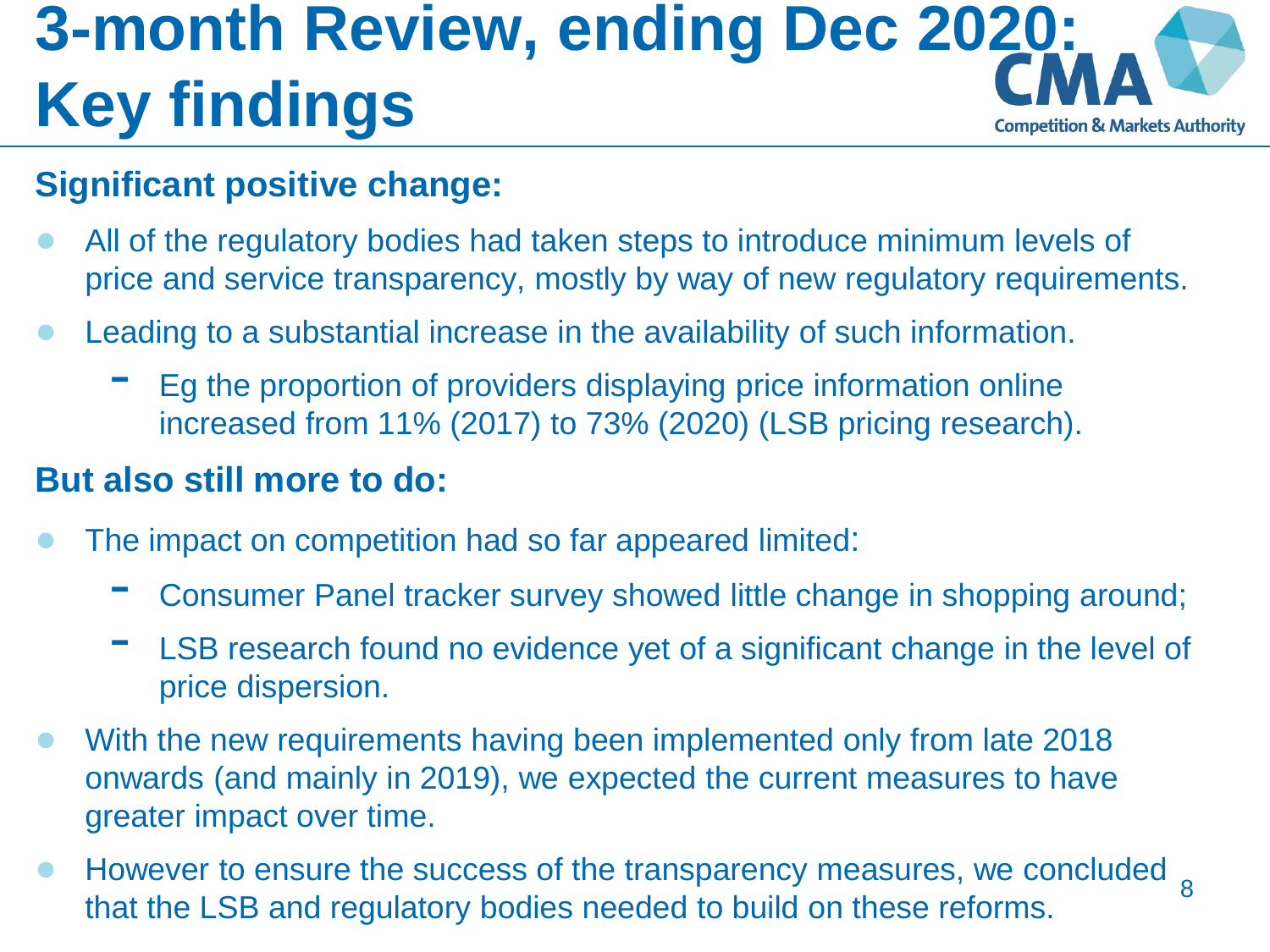### **Review: recommendations**



- **Focusing on 'next stage':**
	- Building on progress to date
	- Addressing potential improvements to current implementation and other factors which may be limiting market impact, eg
		- Lack of data on quality
		- Consumers accessing data to limited extent (although evidence on this was mixed)
		- Flexible principles-based rules or high level guidelines; relatively low level of full compliance
		- Limited engagement by digital comparison services
- **Five overarching recommendations framing a range of possible further actions**
	- Addressed to the LSB, working with the regulatory bodies.
	- LSB to set direction and agree regulatory programme of work <sup>9</sup>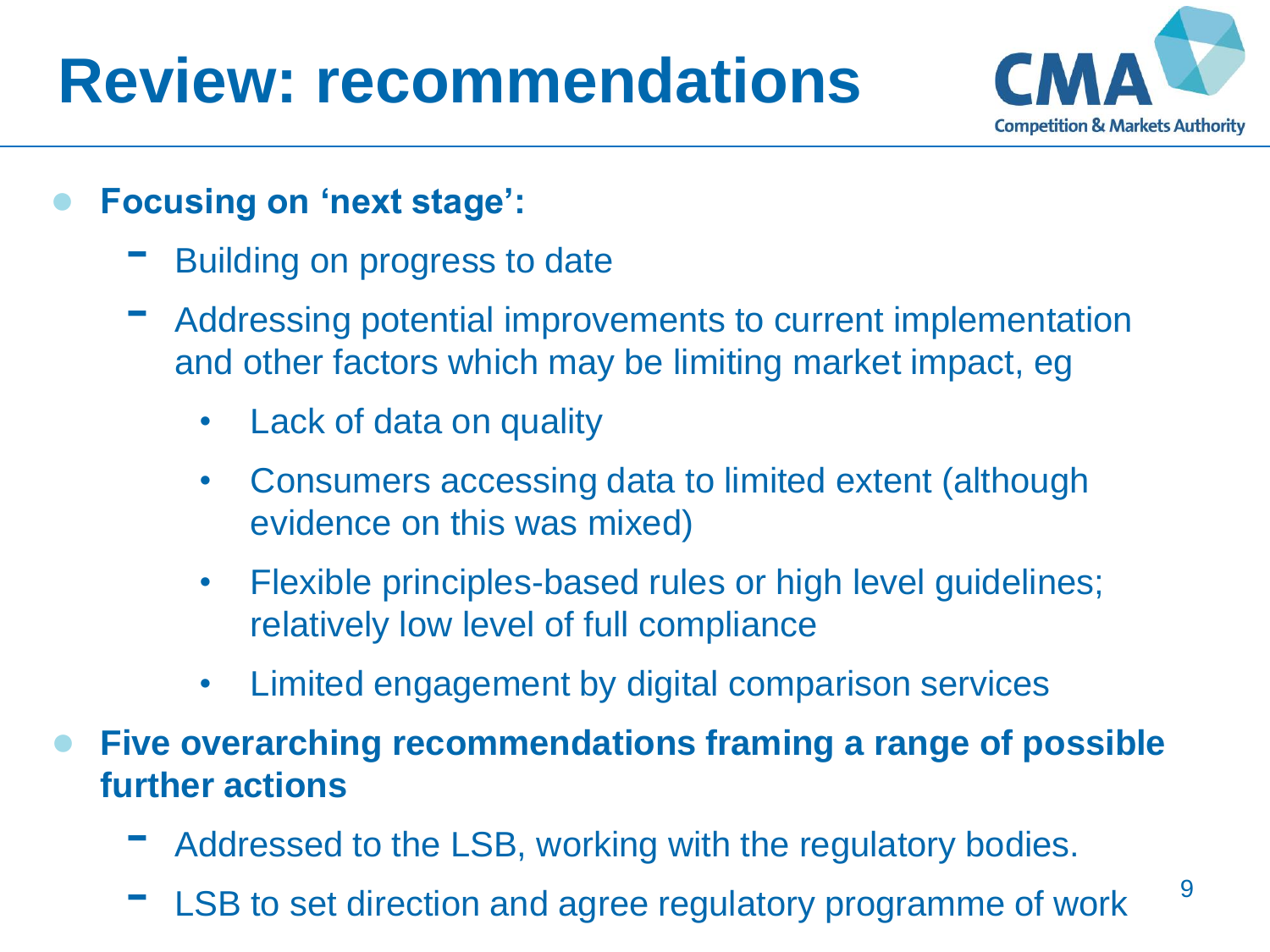### **Framework recommendations Competition & Markets Authority**

| <b>Recommendation</b>                                                                                                                                                         | <b>Specific actions</b>                                                                                                                                                                                                                                                                           |
|-------------------------------------------------------------------------------------------------------------------------------------------------------------------------------|---------------------------------------------------------------------------------------------------------------------------------------------------------------------------------------------------------------------------------------------------------------------------------------------------|
| Ensure that there are high<br>levels of compliance with<br>the minimum standard of<br>transparency across the<br>legal services sector                                        | • Take action to ensure compliance with the current<br>rules on minimum standards of transparency<br>• Review the scope of services covered by the<br>minimum level of transparency<br>• Review the effectiveness of a guidance approach<br>and introduce rules if levels of transparency are low |
| Improve the clarity,<br>comparability and<br>prominence of disclosures<br>on providers' websites in<br>relation to price, service,<br>redress and regulatory<br><b>status</b> | More actively promote best practice in meeting the<br>regulatory rules<br>Develop monitoring and compliance within the<br>$\bullet$<br>current rules<br>• Enhance the rules for price and service<br>transparency<br>Drive improvements in product standardisation and<br>$\bullet$<br>pricing    |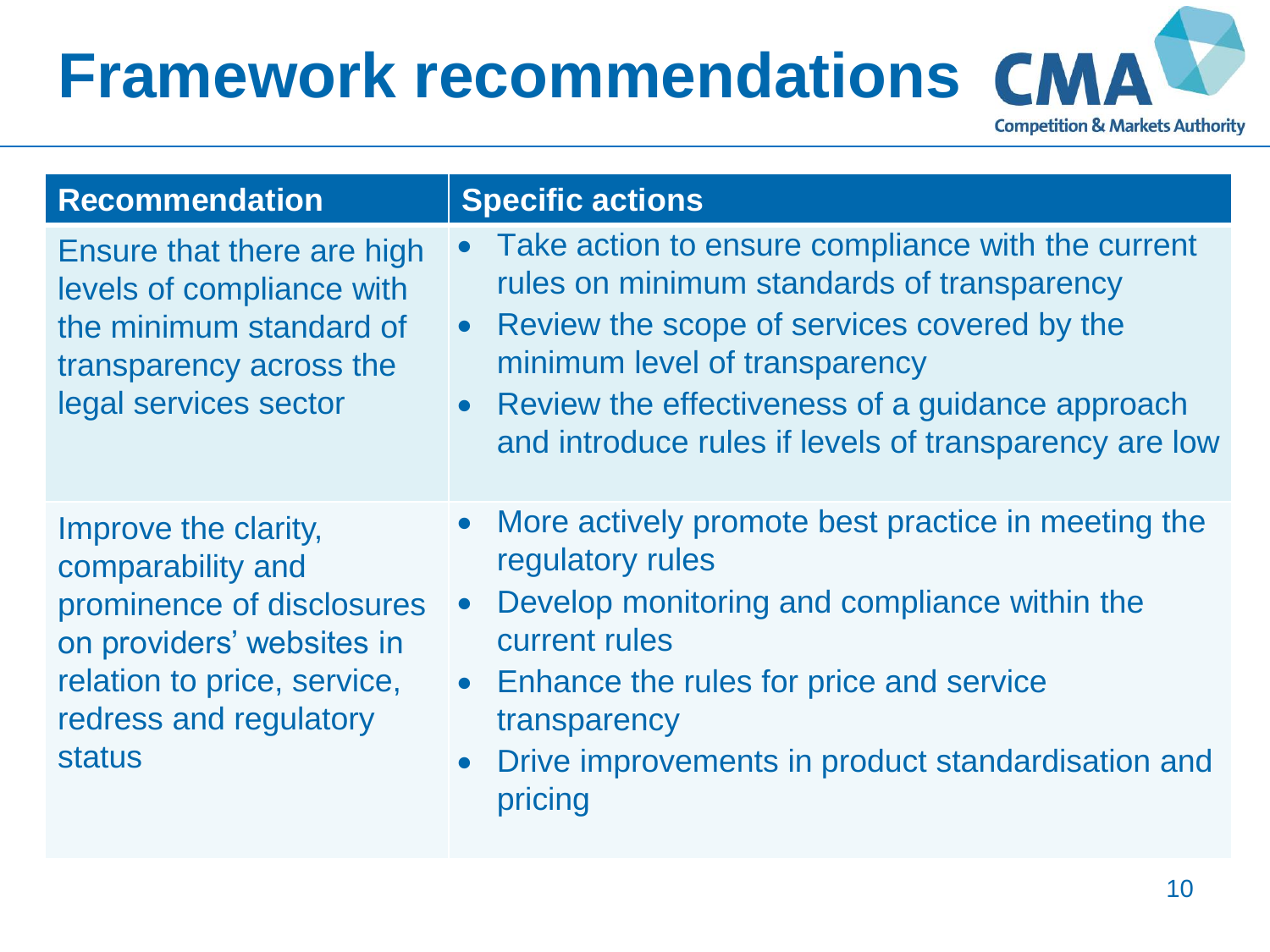### **Framework recommendations (continued)**



| <b>Recommendation</b>                                                                                                                                                        | <b>Specific actions</b>                                                                                                                                                                                                                                                                                    |
|------------------------------------------------------------------------------------------------------------------------------------------------------------------------------|------------------------------------------------------------------------------------------------------------------------------------------------------------------------------------------------------------------------------------------------------------------------------------------------------------|
| Improve the provision of<br>information on quality of<br>legal services providers to<br>consumers                                                                            | Identify, design and implement effective quality<br>indicators<br>Measures to improve engagement with customer<br>$\bullet$<br>reviews                                                                                                                                                                     |
| Develop initiatives to help<br>consumers engage actively<br>with information on price,<br>service and quality                                                                | • The introduction of triggers or prompts to encourage<br>shopping around<br>Improving access to regulatory information, including<br>$\bullet$<br>through the development of a single digital register<br>Further development of the Legal Choices site<br>$\bullet$<br>Encouraging participation by DCTs |
| Develop an ongoing<br>programme of consumer<br>research and testing to<br>determine the information<br>on price, service and quality<br>that is most useful for<br>consumers | Testing of best practice guidance and formats for<br>price and service transparency to consumers<br>Testing consumers' understanding of questions and<br>$\bullet$<br>prompts used to gather feedback<br>Testing to measure the impact of interventions<br><b>Testing with vulnerable consumers</b>        |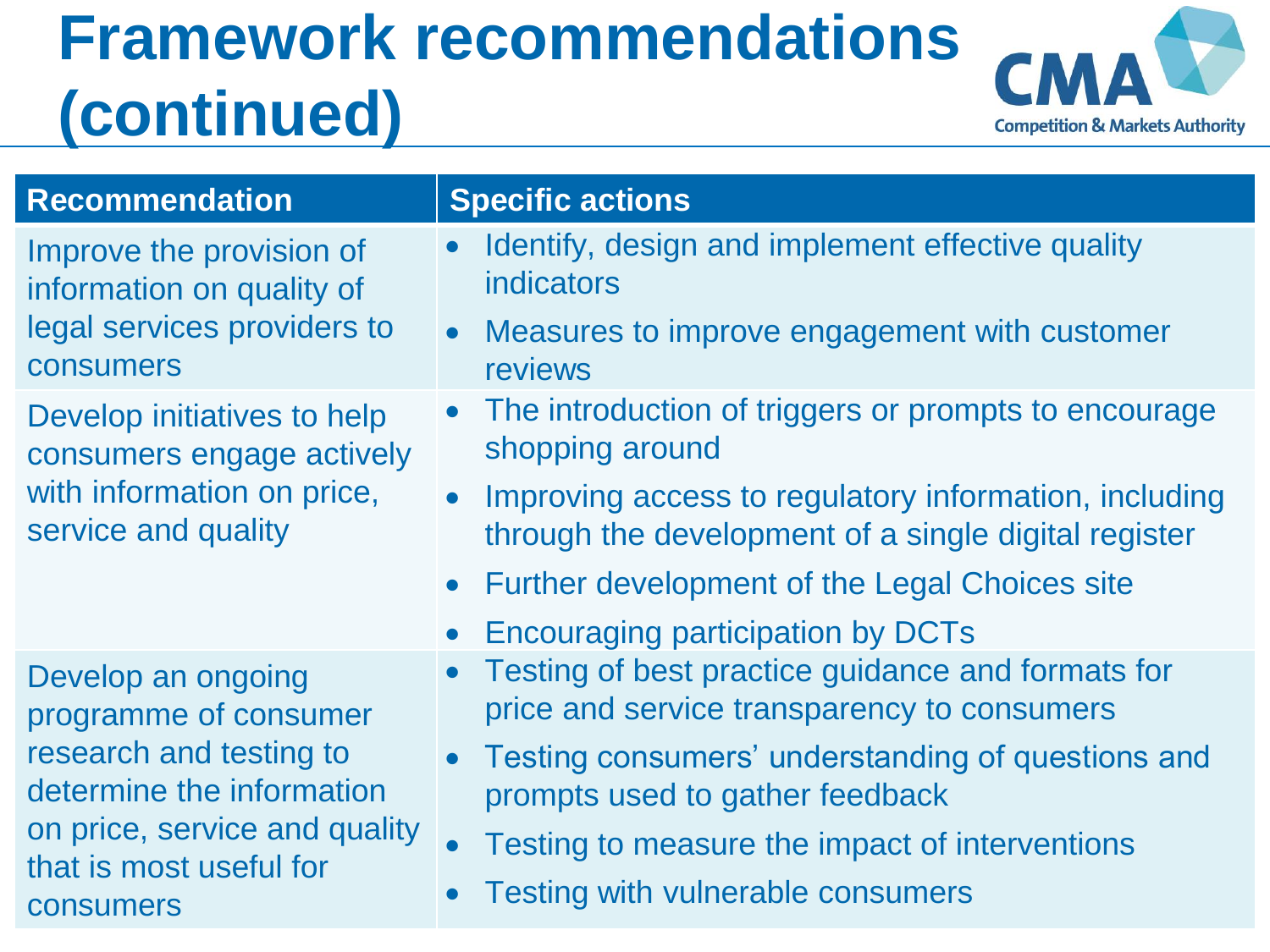#### **Regulation: review findings and recommendations Competition & Markets Authority**

- **The issues we identified in the Market Study largely remain.** There remains a strong case for wholesale reform and, if anything, it is stronger than at the time of the Market Study
	- Signs unauthorised sector has continued to grow through lawtech, accelerated by remote service provision driven by COVID-19
- **We recommended that the MoJ should undertake a wholesale review of the current framework for legal services (per the Market Study).**
- As part of developing the long-term strategy for the regulation of **legal services, we recommended in the short term that:**
	- The MoJ create, or empower the creation of, a mandatory public register for unauthorised providers and mandate that these providers offer redress options for consumers.
	- The LSB should carry out a review of the reserved activities.
	- Governance Rules (addressing independence concerns) before 12 The LSB should evaluate the impact of the revised Internal deciding on further action.